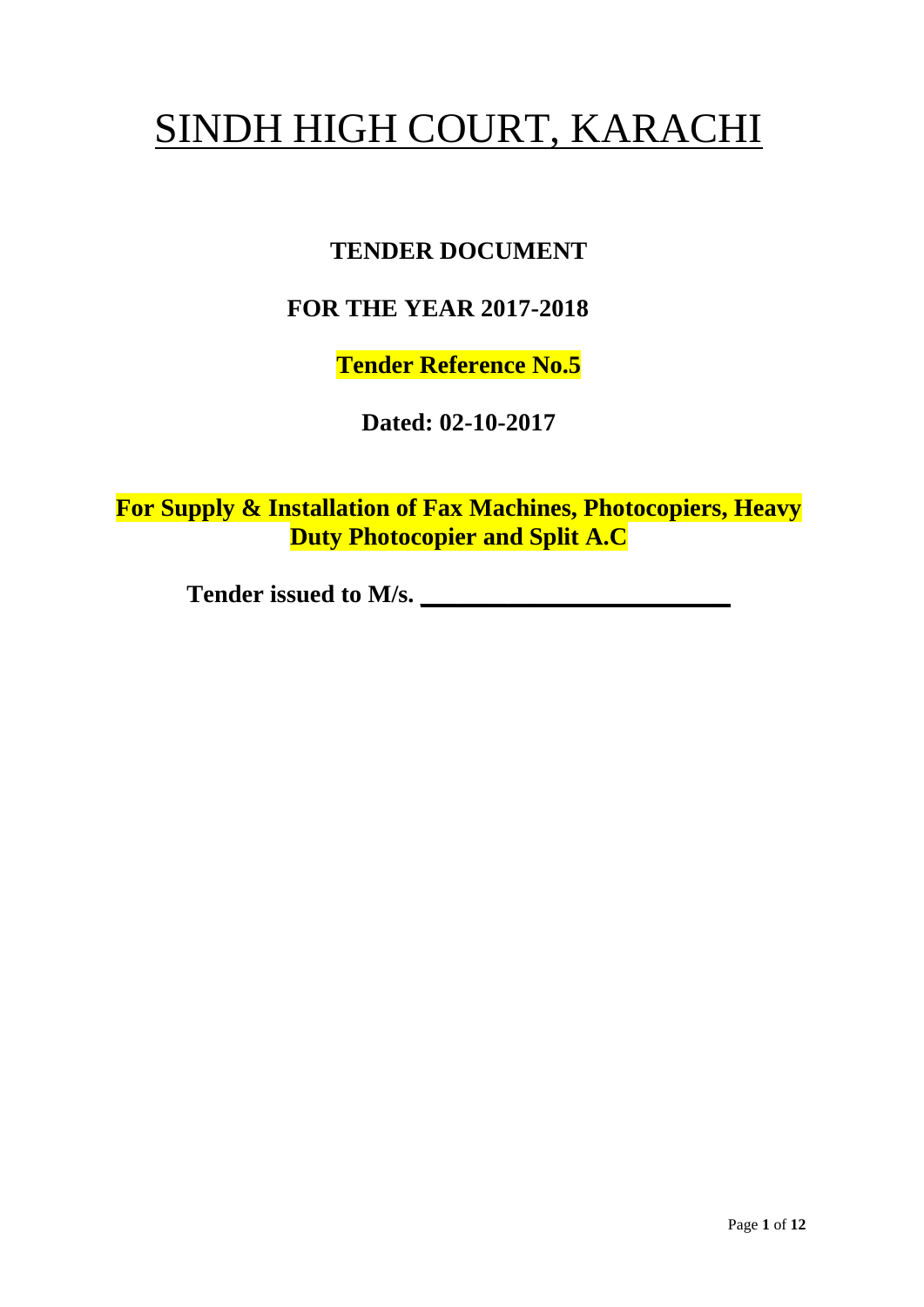# **Contents**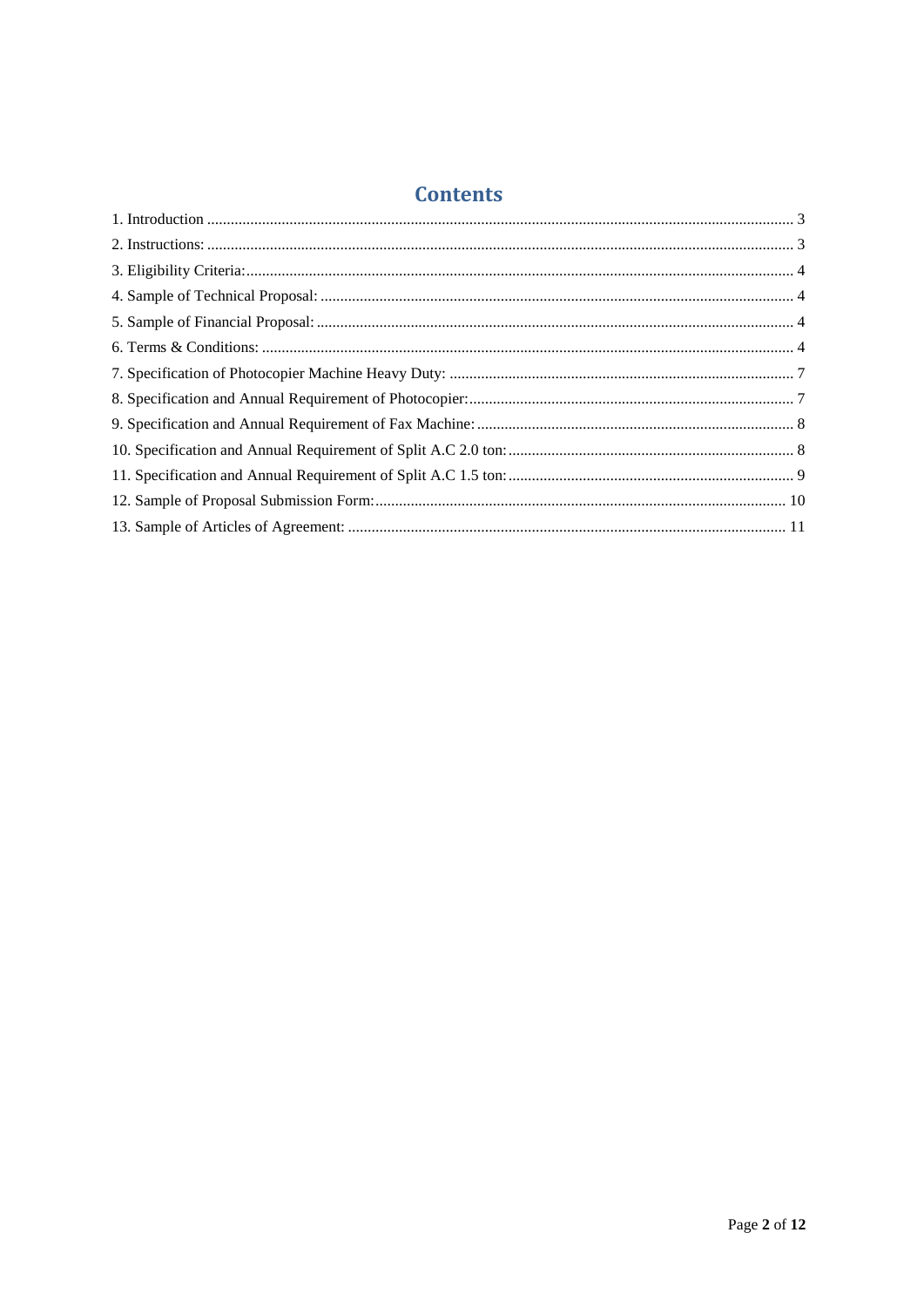# <span id="page-2-0"></span>**1. Introduction**

#### Dear Tenderer:

The **SINDH HIGH COURT (SHC)** is the highest judicial institution of the province of [Sindh.](https://en.wikipedia.org/wiki/Sindh) We are interested to purchase fax machines, photocopiers and split a.c, as mentioned in tender document, from your esteemed firm / agency on **item rate basis for one year period** from the date of signing of contract. The rates shall be valid for full term of the contract. SHC reserves the right to increase/ decrease the quantities as per quarterly requirement in the light of availability of funds, as per rules.

Tender document which includes full details of items and other terms & conditions can be downloaded **free of cost** from [www.sindhhighcourt.gov.pk](http://www.sindhhighcourt.gov.pk/) and [www.spprasindh.gov.pk](http://www.spprasindh.gov.pk/)

You are requested to attach firm / agency profile etc. along with the Tender Document. Financial Proposal should be submitted in sealed envelope.

Please mention "**Tender Number**" at top left corner of the envelope. SHC reserves the right to accept or reject any or all tender(s) or terminate proceedings at any stage in accordance to the rules & regulations framed by SPPRA.

Kindly deposit a Pay Order / Demand Draft of **2% of the offered amount, the Bid Security**, issued in favor of the Registrar, Sindh High Court, Karachi.

#### <span id="page-2-1"></span>**2. Instructions:**

- (a) The Sindh High Court, Karachi (SHC) expects that aspirant vendors should furnish all the required documents to ensure a transparent and genuine presentation. Therefore, it is necessary to fill in the Tender document meticulously and sign & stamp each and every page. **Moreover, attach required supporting documents according to the requirement**.
- (b) It is of utmost important to fill in the Tender Form in writing in ink or type. Do not leave any column/item blank. **If you want to leave the item/column un-answered please, write "Doesn't Apply/Doesn't Arise**'. If you need more space please attach a paper & clearly mention item/column name or number etc. that referred the column/item of the Tender Form.
- (c) Tender document which includes full details of items and other terms & conditions may be downloaded **free of cost** from [www.sindhhighcourt.gov.pk](http://www.sindhhighcourt.gov.pk/) and [www.spprasindh.gov.pk](http://www.spprasindh.gov.pk/)
- (d) The **last date to submit the Tender Document, separate technical & financial proposals in sealed envelopes is 23rd October, 2017 by 11:00 a.m.** in the Office of the Director General (Finance & Accounts), Sindh High Court, Karachi. **The technical proposals will be opened on the same day at 11:30 a.m.** in the presence of representatives who may care to attend. Date and time of opening of financial proposals of technically qualified bids will be communicated to successful bidders in advance.
- (e) **Bid Security of 2% of total charges** will be deposited along with Tender Document in shape of PAY ORDER / DEMAND DRAFT only in the name of Registrar, Sindh High Court, Karachi, Karachi.
- (f) Should you need further any assistance / guidance please feel free to contact with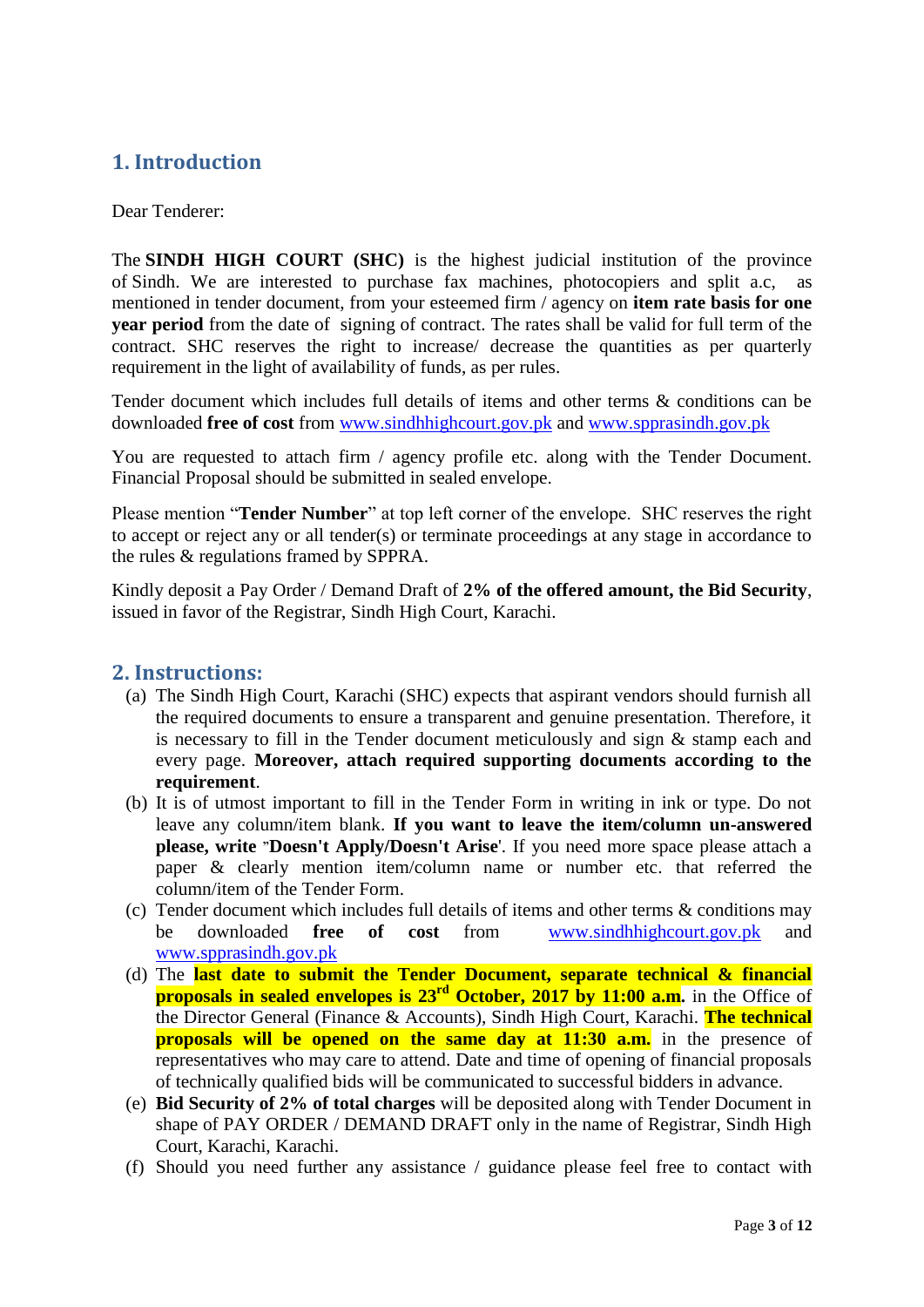Mr. Kamran Ahmed Hamidi, D.G (F & A) Contact No. 021-99203151 Ext 293 Cell No.0316-4731134.

<span id="page-3-0"></span>(g) Kindly mentioned "**Tender Number**" at top left corner of the envelope.

#### **3. Eligibility Criteria:**

| S.No.          | <b>Eligibility Criteria</b>                                                          | <b>Requirement</b> |
|----------------|--------------------------------------------------------------------------------------|--------------------|
|                | Profile of company/firm along with relevant documents                                | Mandatory          |
| $\mathcal{D}$  | Sales Tax Registration (copy required)                                               | Mandatory          |
| 3              | Income Tax Registration (copy required)                                              | Mandatory          |
| $\overline{4}$ | Copies of at least three $(03)$ purchase orders of similar nature during the         | Mandatory          |
|                | last three years along with Completion Certificate for the work completed.           |                    |
|                | Undertaking on judicial stamp paper that firm has never been blacklisted   Mandatory |                    |
|                | by any government semi government, autonomous and stated owned                       |                    |
|                | organization.                                                                        |                    |
| 6              | Total Financial turnover of at least Rs. 4 million during the last three             | Mandatory          |
|                | years. (financial statement or bank statement or both are required)                  |                    |

### <span id="page-3-1"></span>**4. Sample of Technical Proposal:**

- 1. Technical Proposal must include pictures of items as well as full specifications.
- 2. Technical Proposal should be sealed in separate envelope.

| S.No. | Name of<br><b>Article</b> | <b>Brand</b> | <b>Technical</b><br><b>Specification</b> | <b>Picture</b> |
|-------|---------------------------|--------------|------------------------------------------|----------------|
|       |                           |              |                                          |                |
|       |                           |              |                                          |                |
|       |                           |              |                                          |                |

# <span id="page-3-2"></span>**5. Sample of Financial Proposal:**

- 1. Financial proposal should be sealed in separate envelope.
- 2. Rates should be inclusive of all types of taxes.

| <b>BILL OF QUANTITY FORM</b> |                                      |                                     |                                                         |                                                        |
|------------------------------|--------------------------------------|-------------------------------------|---------------------------------------------------------|--------------------------------------------------------|
| S.No                         | <b>Item</b>                          | Annual<br><b>Units</b><br>(approx.) | Rate (including all<br>taxes)<br>Rs.<br>(in Pak Rupees) | Amount<br>(including all taxes)<br>Rs. (in Pak Rupees) |
|                              |                                      |                                     |                                                         |                                                        |
|                              |                                      |                                     |                                                         |                                                        |
|                              | <b>Grand Total Rupees (in words)</b> |                                     |                                                         | $\rm Rs$                                               |

### <span id="page-3-3"></span>**6. Terms & Conditions:**

- 1. **Tender Document**: Tender document which includes full details of items and other terms & conditions can be downloaded free of cost from [www.sindhhighcourt.gov.pk](http://www.sindhhighcourt.gov.pk/) and [www.spprasindh.gov.pk.](http://www.spprasindh.gov.pk/)
- 2. **Bidding Method**: Single Stage-Two Envelopes method will be adopted for bidding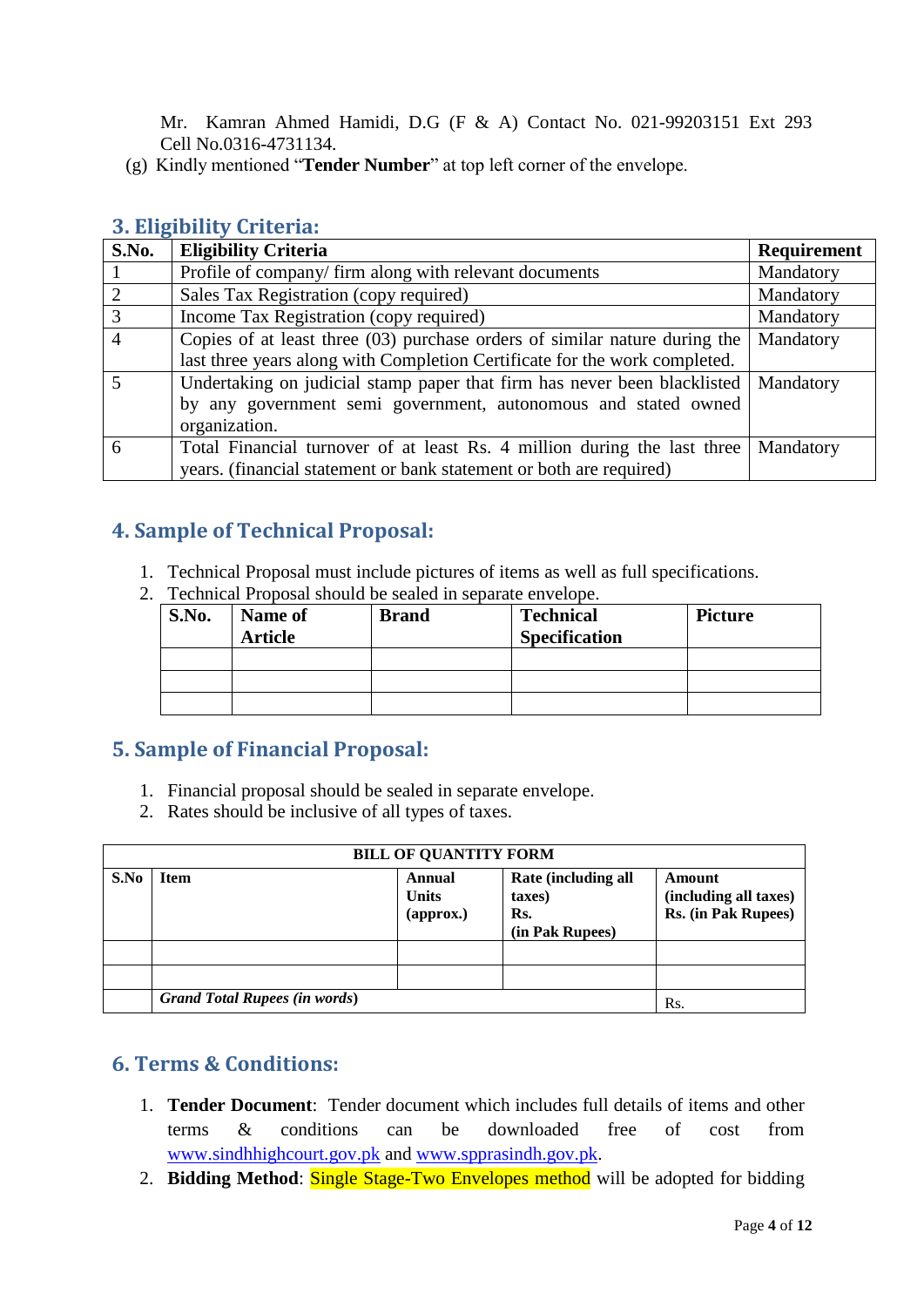process as per SPPRA Rules.

- 3. **Company Profile:** Company Profile along with relevant documents be attached with this document.
- 4. **Evaluation and Comparison**: The evaluation and comparison of bid will be done on item rate basis. The procurement contract (s) will be awarded within bid validity period i.e. 90 days to those bidders (s) whose evaluated bid price is lowest with respect to competitive bidders and market rates.
- 5. **Issuance of Purchase Order**: Purchase Order shall be issued from the office of the Assistant Registrar (Resident-II) of Sindh High Court.
- 6. **Receiving/Acceptance of Purchase Order:** The vendor will sign the copy of the Purchase Order as acknowledgement.
- 7. **Time of Delivery of Good:** The delivery should be made by the supplier at the Store of SHC, Karachi on **quarterly basis**. Delivery for the first quarter shall be made within thirty (30) days of the issuance of purchase order while delivery of the remaining quarters shall be made within ten (10) days of issuance of purchase orders.
- 8. **Delayed Delivery:** 2% penalty of the total amount will be imposed per month for which the company/firm/agency failed to deliver within the delivery/execution period.
- 9. **Inspection:** Physical inspection will be carried out by Assistant Registrar, Resident-II Branch of SHC. Ordered material is subject to final inspection at the time of delivery.
- 10. **Quantity Delivered:** Competent Authority reserves the right to change/alter/remove any item or article or reduce/enhance quantity as per quarterly requirement and availability of funds, as per rules.
- 11. **Payment Term:** The payment shall be made on quarterly basis subject to availability of funds. Payment shall not be made in advance and against partial deliveries.
- 12. **Condition of Goods**: All items must meet in all respects with the specifications & conditions of the Order and must be in good condition & conform to the best industrial quality standards; otherwise they will be liable to be rejected as per rules.
- 13. **Rejection of Goods:** We reserve the right to cancel any or all the items if material is not in accordance with our specification or if the delivery is delayed.
- 14. **Disclosure of Confidential Script/Material:** All rights reserve with the SHC and no information either in written/electronic media/copying form should be disseminated without the permission of the authority.
- 15. **Termination:** The contract shall be terminated in case of violation of terms and conditions by the contractors.
- 16. **Submission of Bills/Invoices:** Invoice/bill, Purchase Order & Delivery Challan should be submitted in the office of Assistant Registrar (Resident-II) of Sindh High Court.
- 17. **Bid Security:** All bids must be accompanied by an earnest money/ security of 2% of total bid amount. The bid security of unsuccessful bidder will be released by SHC after award of work or after expiry of bid validity period as per rules whereas the bid security money of unsuccessful bidder will be released after the submission of performance security equivalent to 10% of contract price.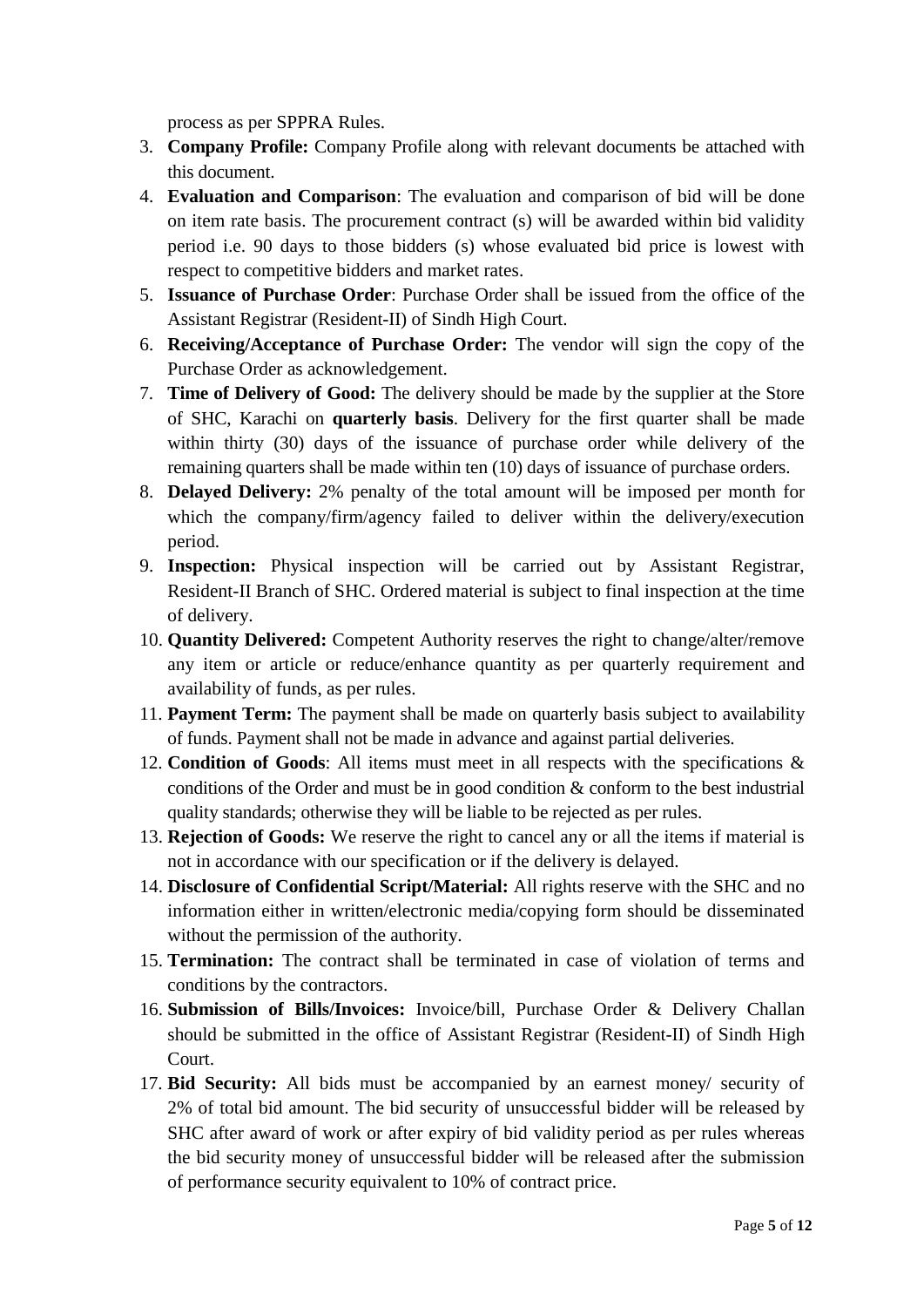- 18. **Validity Period of Contract:** The contract will remain valid for the period of one year from the date of commencement of agreement.
- 19. **Price / Rate:** Price / rate must be quoted on Bill of Quantity Form only and submitted in sealed envelope. Price/ rate shall include all taxes, duties, levies, charges, insurance, freight, transportation etc.
- 20. **Resolution of Differences:** In case of any difference or dispute arises between the parties, the same shall be dealt with as per rules.
- 21. **Rules, Regulations & Policies:** All rules, regulations and policies will be governed in accordance to the SPPRA.
- 22. **General Sales Tax:** General Sales Tax will be paid on applicable items only by the company/firm/agency.
- 23. **Rights:** SHC reserve the right to accept or reject any or all tender(s) or terminate proceedings at any stage in accordance to the rules & regulations framed by SPPRA. SHC, also reserve the right to issue Purchase Order for any single item to different lowest responsive bidders or issue Purchase Order for all the items to any lowest responsive bidder.
- 24. **Mistakes in Calculation:** The contractor/ supplier will be liable for any mistakes in calculation of price/ rate and amount and shall be liable to suffer the loss arises at any stage of contract, due to mistakes in calculation or tax rates.
- 25. **Government tax(es), levi(es) and charges(s)**: All Government taxes (including Income tax and stamp duty), levies and charges will be charged as per applicable rates / denomination of Purchase / Work Order.
- 26. **Contract Cost**: The contractor shall pay all the cost for preparation of legal documents of contract.
- 27. **Stamp Duty**: Stamp duty will be levied as per rules.
- 28. **Other**: SSPRA Rules will be followed for all other terms and conditions not specified/ mentioned/ ambiguous in this tender document. Kindly read SPPRA Rules for further details.

It is hereby certified that the terms and conditions have been read, agreed upon and signed.

| M/s.                              |  |
|-----------------------------------|--|
| <b>Year of Establishment</b>      |  |
| Name of contact Person            |  |
| Address                           |  |
| Sales Tax Registration No.        |  |
| National Tax No.                  |  |
| Mobile No.                        |  |
| Telephone No.                     |  |
| Fax No.                           |  |
| E-mail                            |  |
| Banker's Name and Contact Details |  |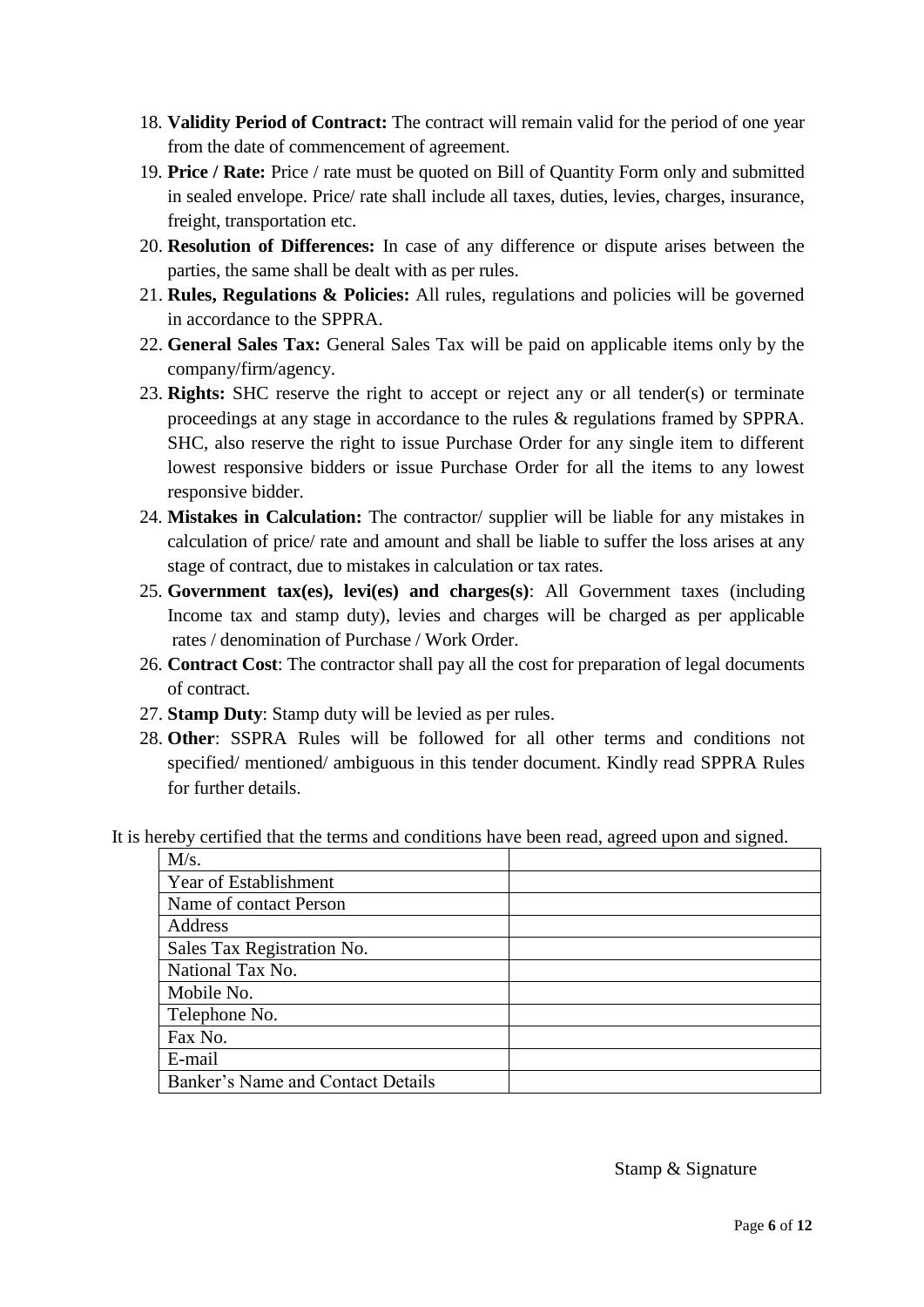| <b>Specifications</b> |                                                | <b>Annual</b><br>Quantity |
|-----------------------|------------------------------------------------|---------------------------|
|                       |                                                | (approx.)                 |
| Copy per minute       | 50 or above                                    | 01                        |
| Paper Size            | A <sub>3</sub>                                 |                           |
| Paper Capacity        | 1000 sheets or more                            |                           |
| Paper Weight          | 60 to 300 gm.                                  |                           |
| Memory                | 40 GB or higher                                |                           |
| Warm up time          | Less than 10 seconds                           |                           |
| Zoom                  | 25% to 400% in 1% step                         |                           |
| UBS direct print      | Built in (PDF, JPEG, DOC etc)                  |                           |
| ID card copy          | Upto 8 images on A4                            |                           |
| Multiple Copying      | Upto 999 copies                                |                           |
| Resolution            | $1200x1200$ dpi (print)                        |                           |
|                       | $600x600$ dpi $(copy)$                         |                           |
|                       | $600x600$ dpi (scan)                           |                           |
| <b>RADF</b>           | Built in                                       |                           |
| By pass               | 150 sheets upto 300 gm.                        |                           |
| Accessories           | With installation, all accessories, trolly and |                           |
|                       | consumable parts                               |                           |
| Warranty              | 1 year, copy of brand will not be acceptable   |                           |

# <span id="page-6-0"></span>**7. Specification of Photocopier Machine Heavy Duty:**

# <span id="page-6-1"></span>**8. Specification and Annual Requirement of Photocopier:**

| <b>Specifications</b> |                                                           | <b>Annual</b><br>Quantity  |
|-----------------------|-----------------------------------------------------------|----------------------------|
|                       |                                                           | $\left($ approx. $\right)$ |
| Copy per minute       | 10 or above                                               | 04                         |
| Memory                | 4 GB or higher                                            |                            |
| Warm up time          | Less than 1 minute                                        |                            |
| Zoom                  | 25% to 400% in 1% step                                    |                            |
| Resolution            | $600$ dpi                                                 |                            |
|                       |                                                           |                            |
| <b>RADF</b>           | Built in                                                  |                            |
| Accessories           | With installation, all accessories, trolly and consumable |                            |
|                       | parts                                                     |                            |
| Warranty              | 1 year, copy of brand will not be acceptable              |                            |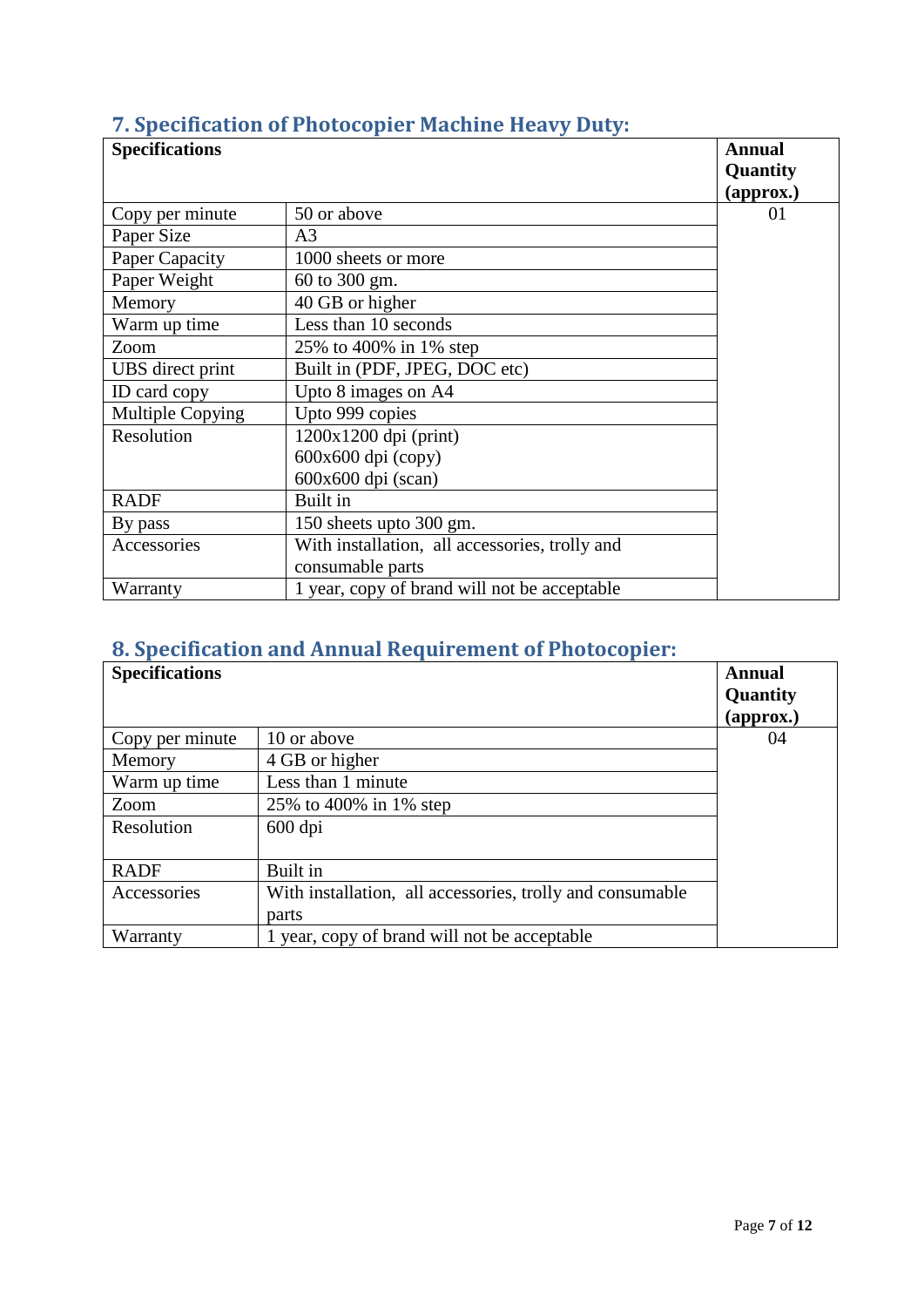| <b>Brand/Specifications</b>  |                                        | <b>Annual</b><br>Quantity<br>(approx.) |
|------------------------------|----------------------------------------|----------------------------------------|
| <b>Brand</b>                 | Panasonic or equivalent                | 4                                      |
| Speed                        | 10 pages per minute                    |                                        |
| Modem                        | 33.6 kpbs                              |                                        |
| <b>Document Memory</b>       | 150 pages                              |                                        |
| <b>Fax Junk Prohibitor</b>   | Upto 20 stations                       |                                        |
| <b>Phone Book</b>            | Minimum 100 stations                   |                                        |
| <b>Auto Document Feeder</b>  | 15 pages                               |                                        |
| <b>Error Correction Mode</b> | Yes                                    |                                        |
| <b>Dual Access Mode</b>      | Yes                                    |                                        |
| <b>Laser Printing</b>        | Yes                                    |                                        |
| Caller ID                    | Yes                                    |                                        |
| Multi documents to multi     | Yes                                    |                                        |
| location mode                |                                        |                                        |
| Services                     | Transportation, installation, fitting, |                                        |
|                              | accessories.                           |                                        |
| Warranty                     | 1 year                                 |                                        |

# <span id="page-7-0"></span>**9. Specification and Annual Requirement of Fax Machine:**

# <span id="page-7-1"></span>**10. Specification and Annual Requirement of Split A.C 2.0 ton:**

| <b>Brand/Specifications</b> |                                                         | Annual<br>Quantity |
|-----------------------------|---------------------------------------------------------|--------------------|
|                             |                                                         | (approx.)          |
| <b>Brand</b>                | Mitsubishi Heavy duty or equivalent/superior quality.   | 05                 |
| Features                    | 24 hours timer, anti-rust, auto horizontal & vertical   |                    |
|                             | vane, DC Fan Motor, Econo Cool Smart Save,              |                    |
|                             | Electrostatic Anti-Allergy Enzyme Filter,<br>Nano       |                    |
|                             | Platinum Filter, Powerful Cool System, Self Diagnostic  |                    |
|                             | System, Wide & long air flow, Anti Rust Cabinet, LEV    |                    |
|                             | Control, 3D Auto air distribution, auto restart, energy |                    |
|                             | efficient, low voltage start, LED display.              |                    |
| <b>Services</b>             | Transportation, installation, fitting, accessories.     |                    |
| <b>Warranty Parts</b>       | 1 year                                                  |                    |
| <b>Warranty Compressor</b>  | 3 years                                                 |                    |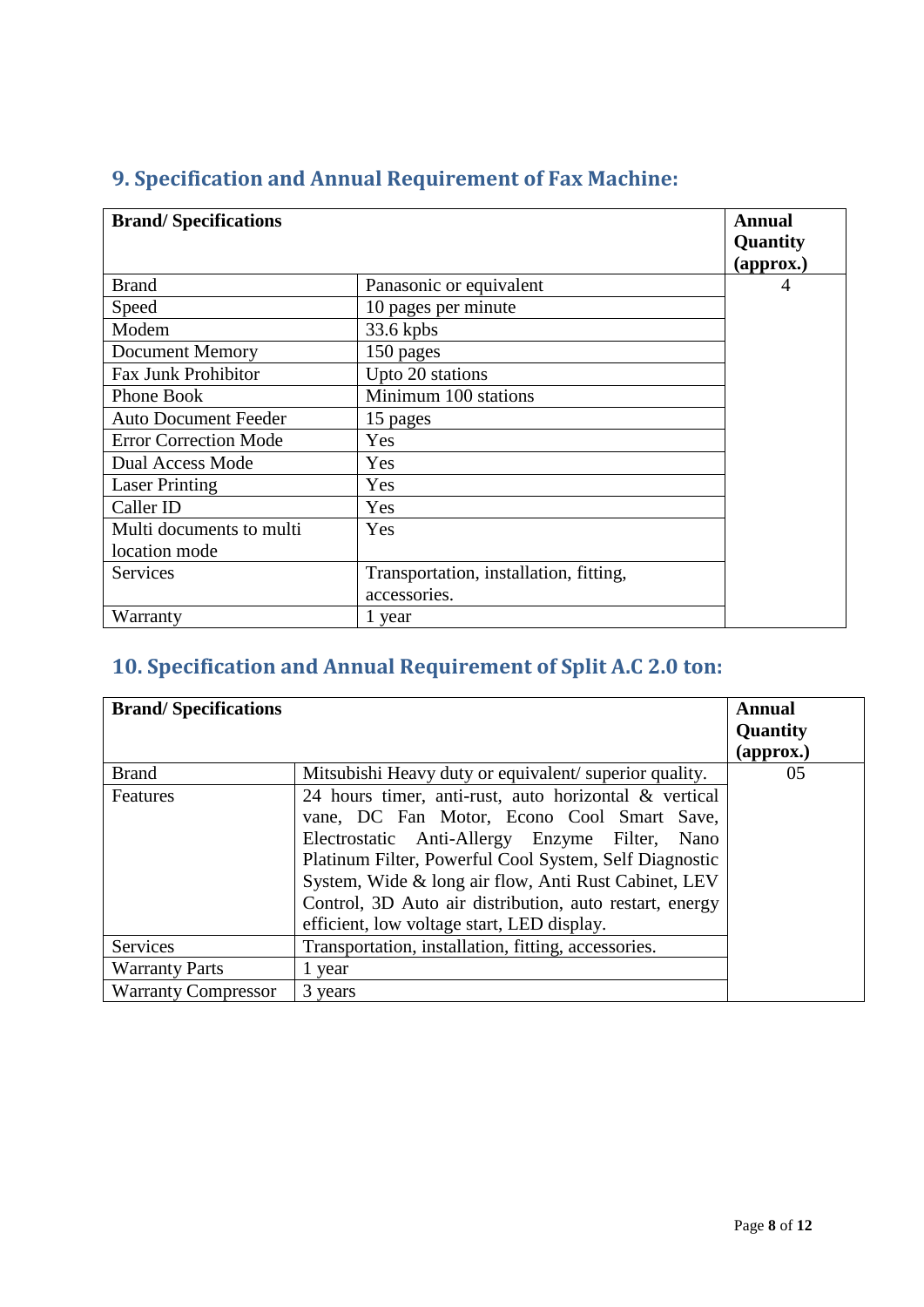<span id="page-8-0"></span>

| <b>Brand/Specifications</b> |                                                         | Annual                     |
|-----------------------------|---------------------------------------------------------|----------------------------|
|                             |                                                         | Quantity                   |
|                             |                                                         | $\left($ approx. $\right)$ |
| <b>Brand</b>                | Daiken or equivalent/ superior quality.                 | 05                         |
| Features                    | 24 hours timer, anti-rust, auto horizontal & vertical   |                            |
|                             | vane, DC Fan Motor, Econo Cool Smart Save,              |                            |
|                             | Electrostatic Anti-Allergy Enzyme Filter, Nano          |                            |
|                             | Platinum Filter, Powerful Cool System, Self Diagnostic  |                            |
|                             | System, Wide & long air flow, Anti Rust Cabinet, LEV    |                            |
|                             | Control, 3D Auto air distribution, auto restart, energy |                            |
|                             | efficient, low voltage start, LED display.              |                            |
| Services                    | Transportation, installation, fitting, accessories.     |                            |
| <b>Warranty Parts</b>       | 1 year                                                  |                            |
| <b>Warranty Compressor</b>  | 3 years                                                 |                            |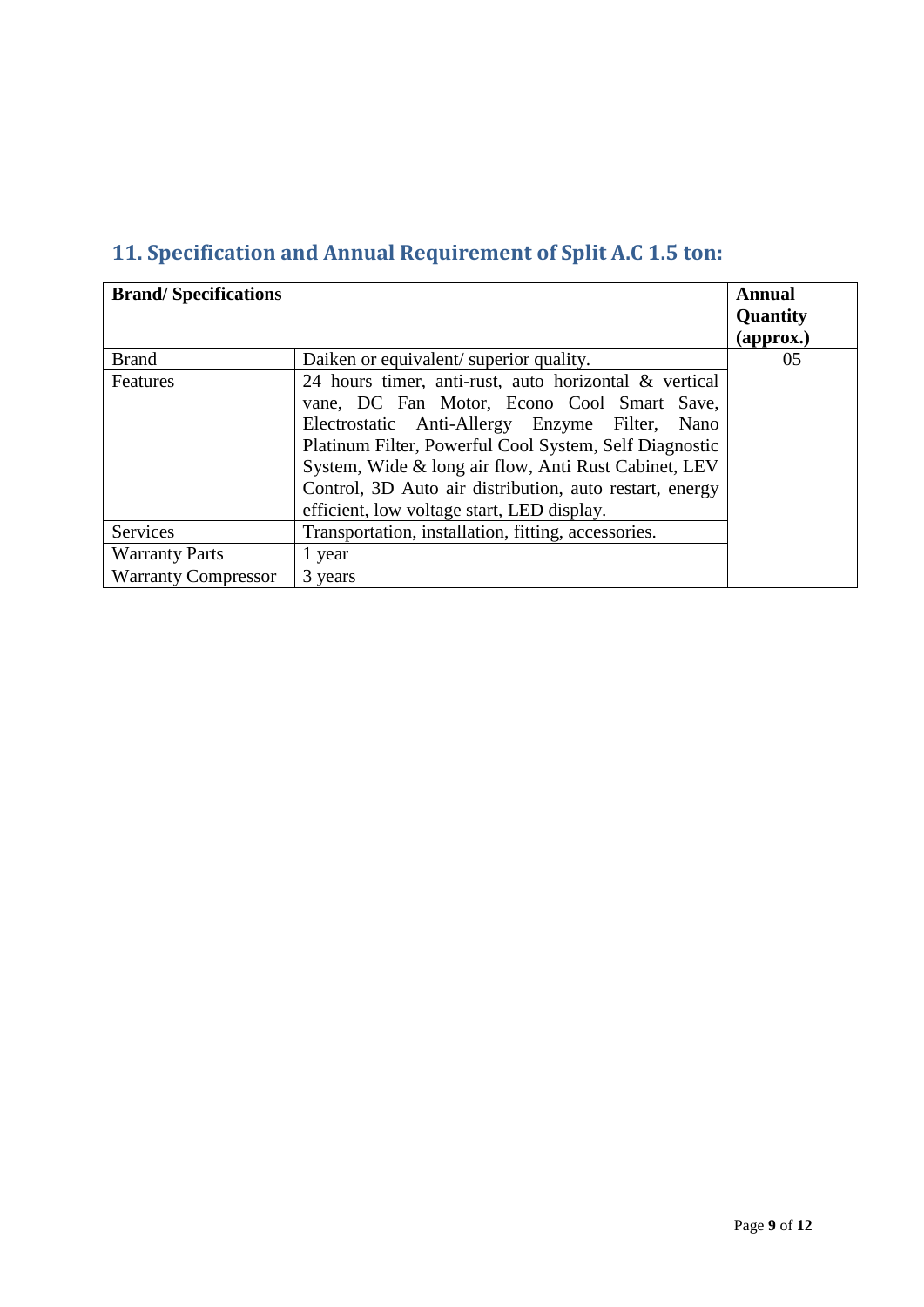### <span id="page-9-0"></span>**12. Sample of Proposal Submission Form:**

To be printed on the letter head of firm.

Tender Reference No.05 Dated

Name of Contract:

The Learned Registrar, Sindh High Court, Karachi.

Dear Sir,

We, the undersigned, offer to provide our services for "\_\_\_\_\_\_\_\_\_\_\_\_\_\_\_", as a Bid, sealed in an envelope.

We understand you are not bound to accept any Proposal you receive and reserves the right to accept or reject any offer and to annul the bidding process and reject all proposals without assigning any reason or having to owe any explanation whatsoever.

The decision of Purchase Committee shall be final and cannot be challenged on any ground at any forum and the Purchase Committee will not be liable for any loss or damage to any party acting in reliance thereon.

Sincerely,

Name Designation, Name of Company Dated: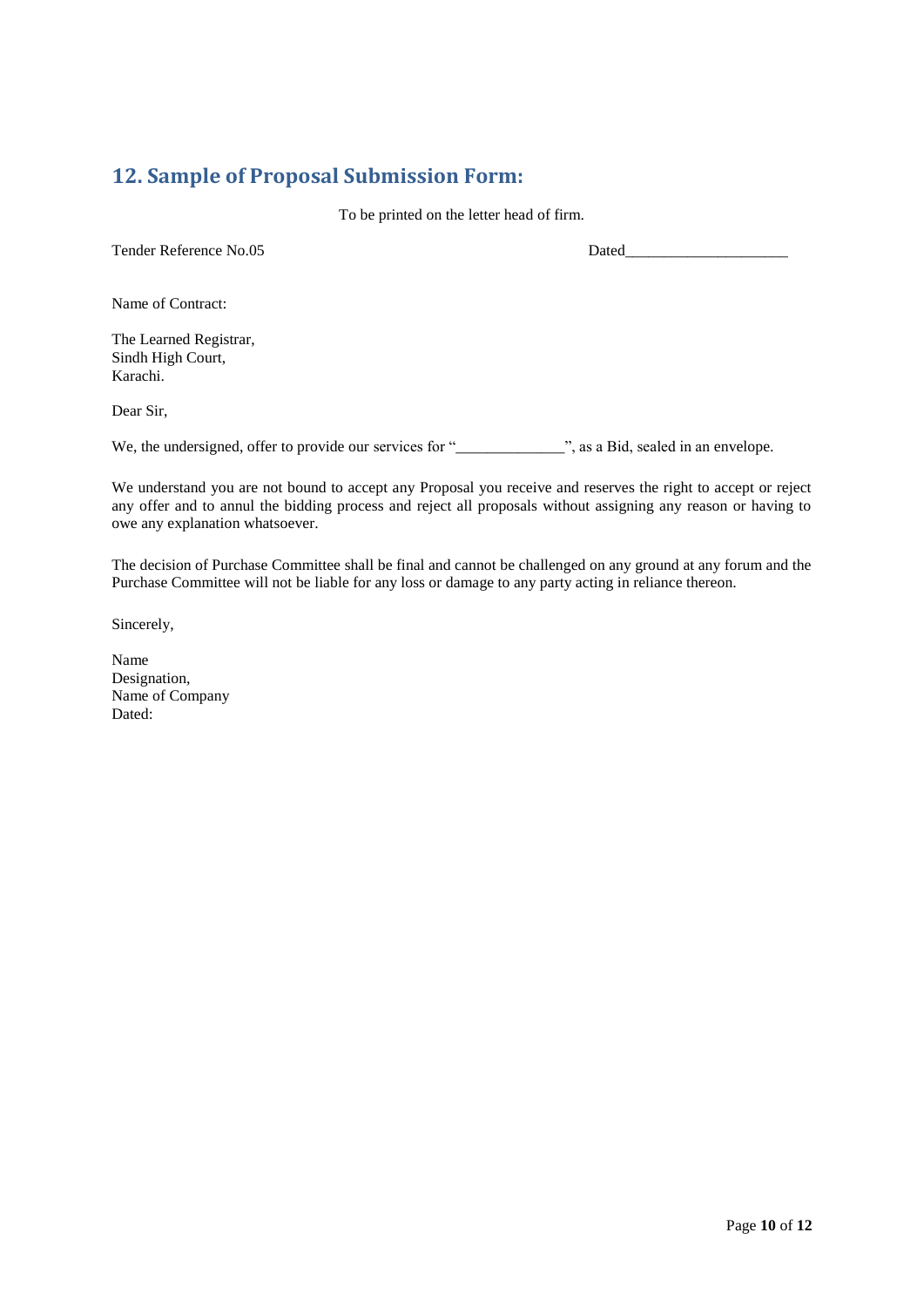# <span id="page-10-0"></span>**13. Sample of Articles of Agreement:**

**This Agreement** made this day of 2017, by and between the Sindh High Court, Karachi, Sindh, including his successors in office and Assignees / Agents, acting through the learned Registrar, hereinafter called the "**SHC**", of the one part,

**And** M/s\_\_\_\_\_\_\_\_\_\_\_\_\_\_\_\_\_\_\_\_\_\_\_\_\_\_\_\_\_\_\_, located at \_\_\_\_\_\_\_\_\_\_\_\_\_\_\_\_\_\_\_\_\_\_\_\_\_\_\_\_\_\_\_\_\_\_\_\_\_, hereinafter called the "**Contractor**" which expression shall include their successors, legal representatives of the second part.

Whereas the **SHC** requires supply of **\_\_\_\_\_\_\_\_\_\_\_\_\_\_\_\_\_\_\_\_\_\_\_\_\_\_\_\_\_\_** and whereas the **Contractor** has agreed to supply, the said items valued at **Rs.\_\_\_\_\_\_\_\_\_\_\_\_\_** and words (\_\_\_\_\_\_\_\_\_\_\_\_\_\_\_\_\_\_\_\_\_\_\_\_\_\_\_\_\_\_\_\_\_\_\_\_\_\_\_) on quarterly basis as per Purchase Orders, subject to the terms and conditions set forth, hereinafter, which have been accepted by the **Contractor**.

#### **Now this Agreement witnesses as follows:**

- 1. In this agreement words and expressions shall have the same meanings as are respectively assigned to them in the **Conditions of Contract** hereinafter referred to.
- 2. The following documents which, for the purpose of identification, have been signed by \_\_\_\_\_\_\_\_\_\_\_\_\_\_\_\_\_\_\_\_\_\_\_\_\_\_ on behalf of the **Contractor,** and by the learned Registrar on behalf of the **SHC**, all of (name and designation of the authorized person)

Which shall be deemed to form and be read and construed as a part of this **Agreement** viz.

- a) Articles of Agreement;
- b) Instructions to Tenderers;
- c) Conditions of Contract;
- d) Contractor"s Offer including the relevant correspondence prior to signing of this Agreement with all Annexures duly filled in.
- e) The specifications of the items; and
- f) Bill of Quantity with prices.
- 3. In consideration of the payment to be made to the Contractor, the **Contractor** hereby **covenants** with the SHC to supply & deliver all items in conformity in all respects of the Contract on quarterly basis, as mentioned in Purchase Orders.
- 4. The **SHC** hereby **covenants to pay** the Contractor in consideration of the supply & delivery of items at the contact price on quarterly basis subject to release of funds.

**In Witness Thereof** the parties have hereunto set their respective hands and seals, the day, month and year first above written.

#### **WITNESSES:**